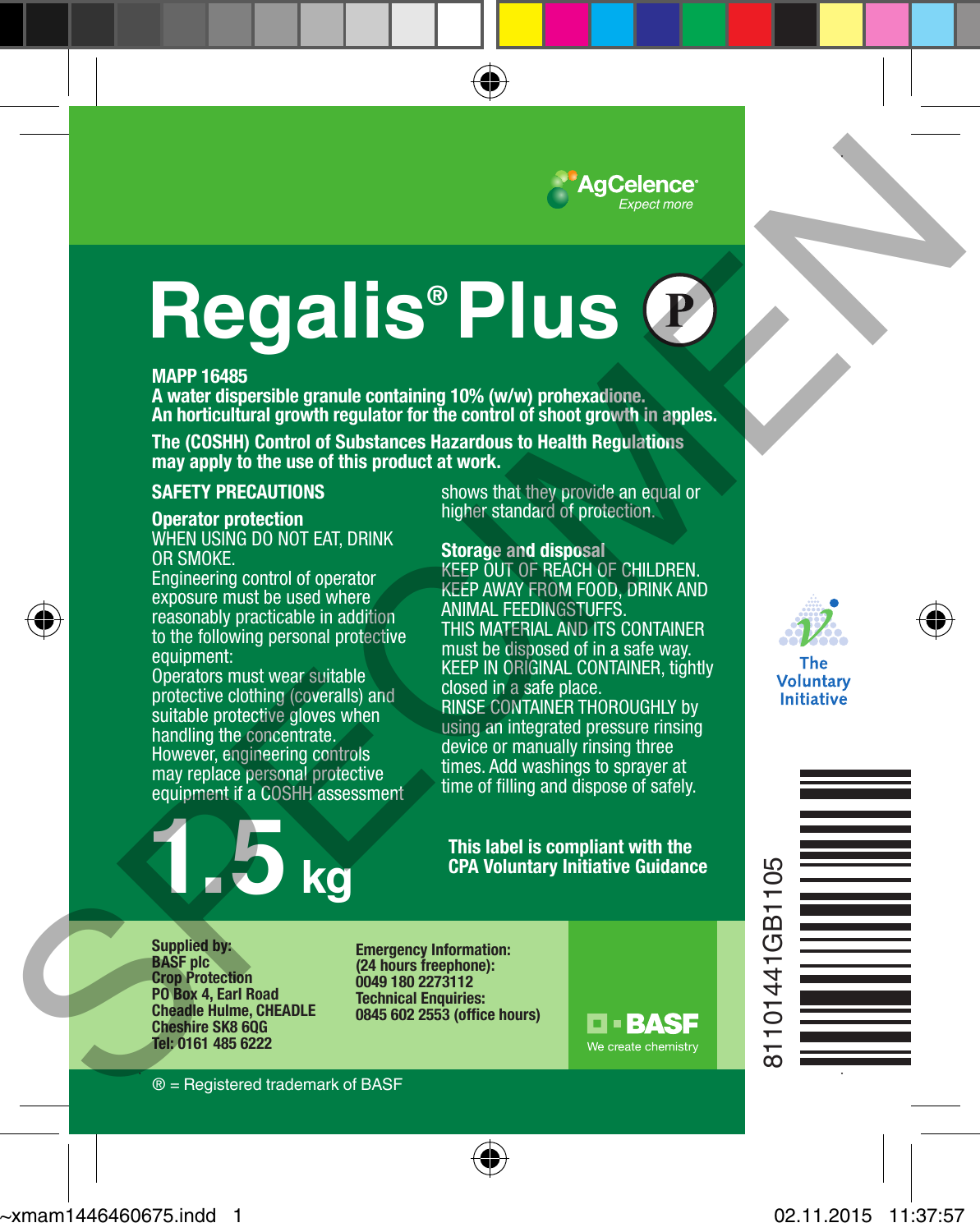

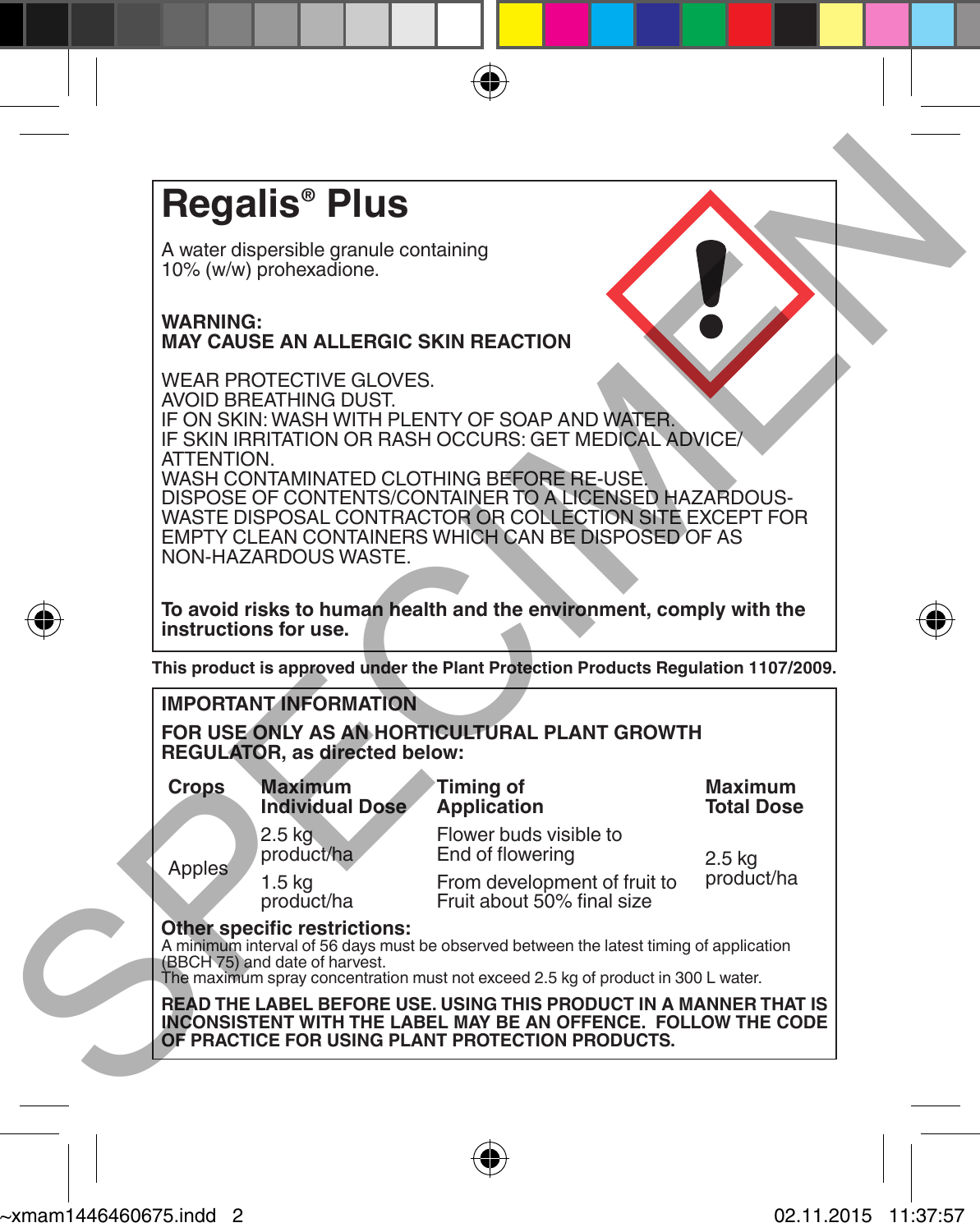# **DIRECTIONS FOR USE**

IMPORTANT: This information is approved as part of the Product Label. All instructions within this section must be read carefully in order to obtain safe and successful use of this product.

Regalis Plus is a plant growth regulator for use in apples. Regalis Plus controls shoot growth.

#### **1. Restrictions/Warnings**

Do not apply Regalis Plus together with calcium based foliar fertilizers. Do not exceed a maximum total dose of 1.5 kg/ha Regalis Plus during the first half of fruit development, i.e. from small fruits present (BBCH 71) to fruits 50% of their final size (BBCH 75).

Do not exceed a maximum overall dose of 2.5 kg/ha Regalis Plus per crop per season.

Extreme care must be taken to avoid spray drift onto neighbouring crops and non-crop plants outside of the target area.

## **2. Crops**

#### **2.1 Apples**

Regalis Plus can be used on all apple varieties.

#### **Time and Rate of Application**

Apply Regalis Plus during flowering (BBCH 55-69) and/or during the first half of fruit development, i.e. from small fruits present (BBCH 71) to fruits 50% of their final size (BBCH 75).

Multiple applications of Regalis Plus can be applied up to a maximum overall dose per crop per season of 2.5 kg/ha.

For example apply one application of Regalis Plus at 1.25 kg/ha at the start of active shoot growth, when there are 3 to 5 fully expanded leaves per shoot. This growth stage usually coincides with the end of flowering (BBCH 69). Apply a second application of 1.25 kg/ha after an interval of 3-5 weeks, depending on growth conditions. Alternatively apply the first application of 1.25 kg/ha from the start of active shoot growth (3-5 leaves per shoot) and four reduced rate applications of 0.31 kg/ha at 2 week intervals, ensuring that the minimum pre-harvest interval of 56 days is adhered to. DIRECTIONS FOR USE<br>
IMPORTANT: This information is approved as part of the Product Label AM<br>
Interval conserved as pear of the street carried in the Second and<br>
Figure is a plant growth required for the second carried the

Other programmes are possible, providing a maximum total dose of 2.5 kg/ ha per season is not exceeded. A maximum total dose of 1.5 kg/ha should not be exceeded from BBCH 71-75.

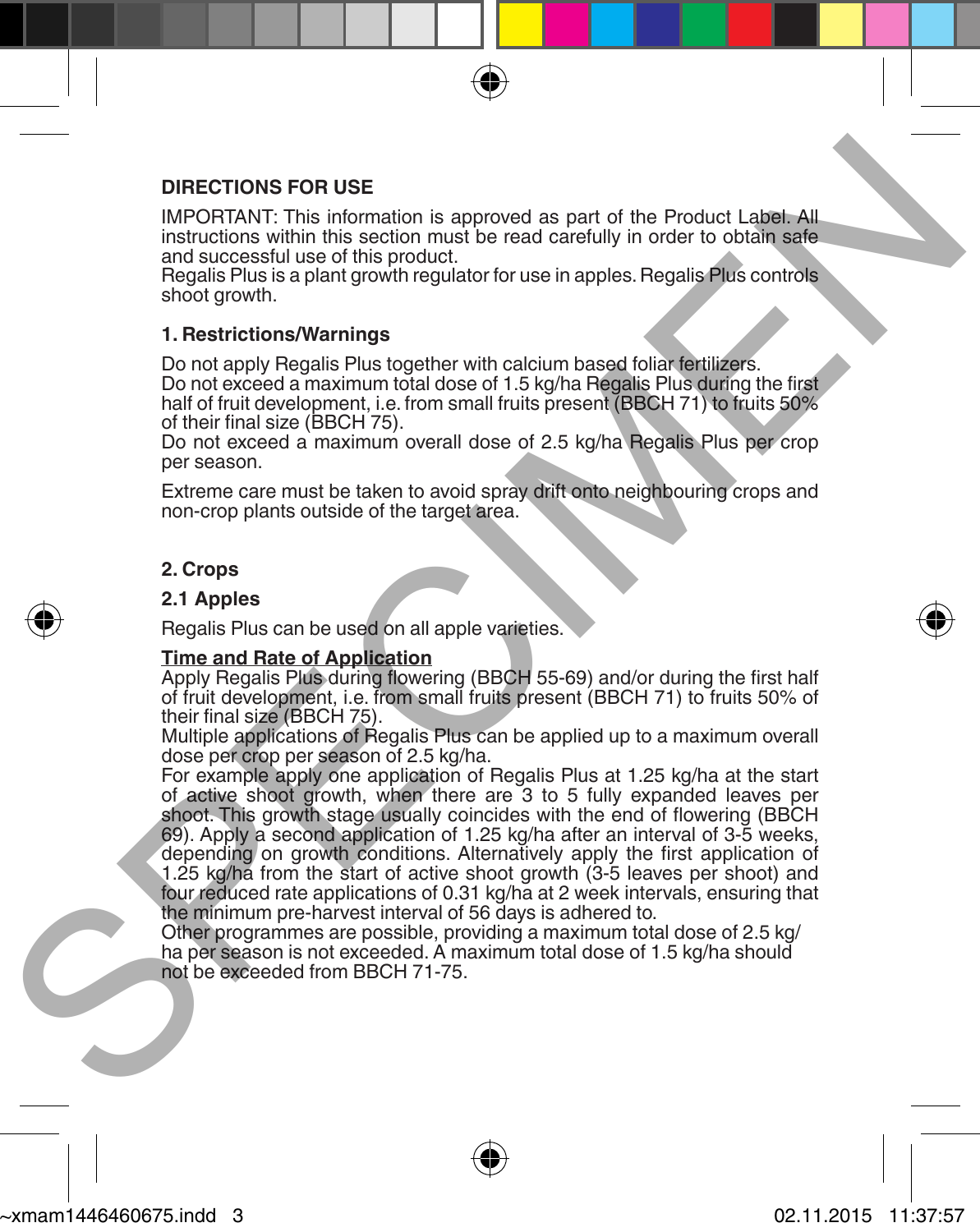#### **Water volume**

Apply Regalis Plus in 300 to 1500 litres of water per hectare, depending on the size of the trees and leaf area at application. Use a sufficient water volume to ensure good and even coverage, but not to the point of run-off.

#### **Qualified recommendation**

Regalis Plus may be applied in 200 litres of water per hectare although efficacy and crop safety at this reduced water volume has not been evaluated. Therefore application at 200 litres water per hectare is at user's risk with regard to biological efficacy and crop safety. Water volume<br>
Apply Regalas Plus in 300 to 1500 litres of water per hectare, depending on the<br>
size of the trees and beta case at policieation. Use a sufficient website rollome<br>
State in the state of state and state and sp

## **3. Mixing and spraying**

Apply as a FINE to MEDIUM spray (BCPC definition).

Three quarters fill the spray tank with clean water and start agitation. Remove the top filter. Slowly add the required amount of product. Replace the top filter. Add the remainder of the water and continue agitation until spraying is completed.

Never prepare more spray solution than is required.



#### **4. Compatibilities**

For details of compatibilities contact your distributor, local BASF representative, the BASF Technical Services Hotline: 0845 602 2553 or visit our website www. agriCentre.basf.co.uk.

Known incompatibilities:

Caution is advised when mixing with carbonate-containing products such as potassium hydrogen carbonate or potassium bicarbonate. Carbon dioxide/ foaming may be produced and reduction of efficacy may occur.

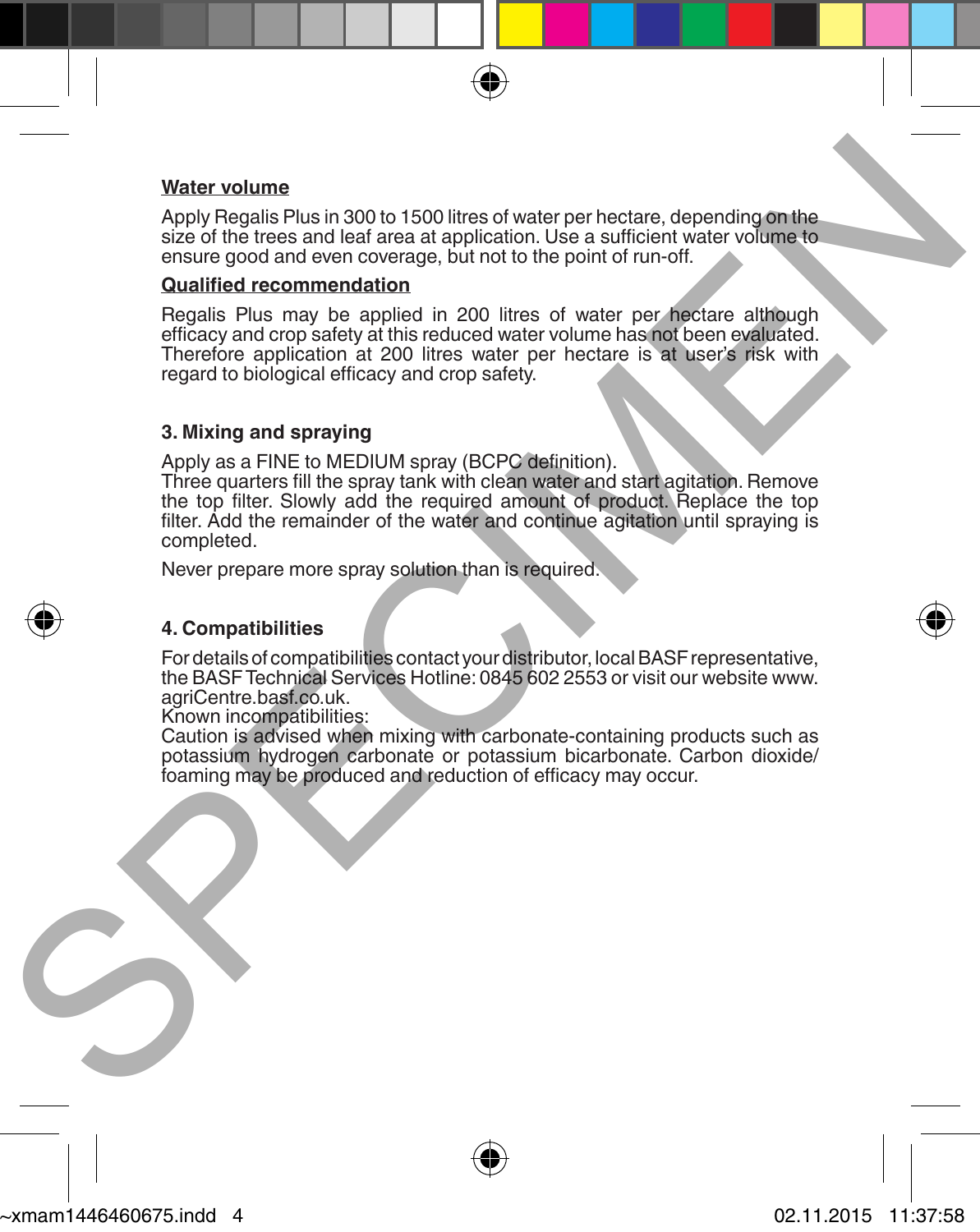#### **The following does not form part of the product label under the Plant Protection Products Regulations 1107/2009.**

With many products there is a general risk of resistance developing to the active ingredients. For this reason a change in activity cannot be ruled out. It is generally impossible to predict with certainty how resistance may develop because there are so many crop and use connected ways of influencing this. We therefore have to exclude liability for damage or loss attributable to any such resistance that may develop. To help minimise any loss in activity the BASF recommended rate should in all events be adhered to.

Numerous, particularly regional or regionally attributable, factors can influence the activity of the product. Examples include weather and soil conditions, crop plant varieties, crop rotation, treatment times, application amounts, admixture with other products, appearance of organisms resistant to active ingredients and spraying techniques. Under particular conditions a change in activity or damage to plants cannot be ruled out. The manufacturer or supplier is therefore unable to accept any liability in such circumstances. All goods supplied by us are of high grade and we believe them to be suitable, but as we cannot exercise control over their mixing or use or the weather conditions during and after application, which may affect the performance of the material, all conditions and warranties, statutory or otherwise, as to the quality or fitness for any purpose of our goods are excluded and no responsibility will be accepted by us for any damage or injury whatsoever arising from their storage, handling, application or use; but nothing should be deemed to exclude or restrict any liability upon us which cannot be excluded or restricted under the provisions of the Unfair Contract Terms Act 1977 or any similar applicable law. The following does not form part of the product label under the Plant<br>
Protection Products Regulations 110/7/2002, resistance developing to the<br>
action incredible model of the magnitron particle in nearby cannot be nuclear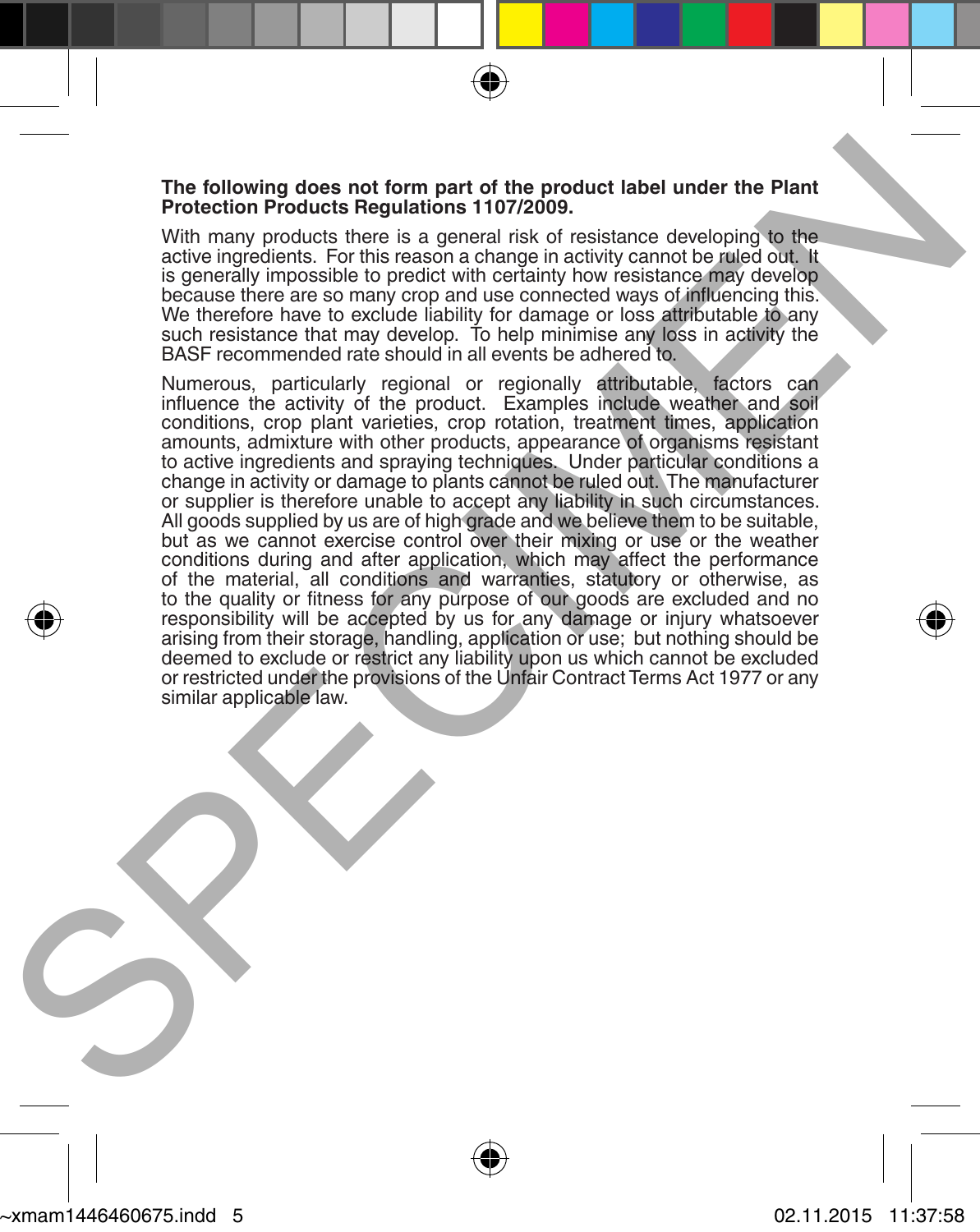